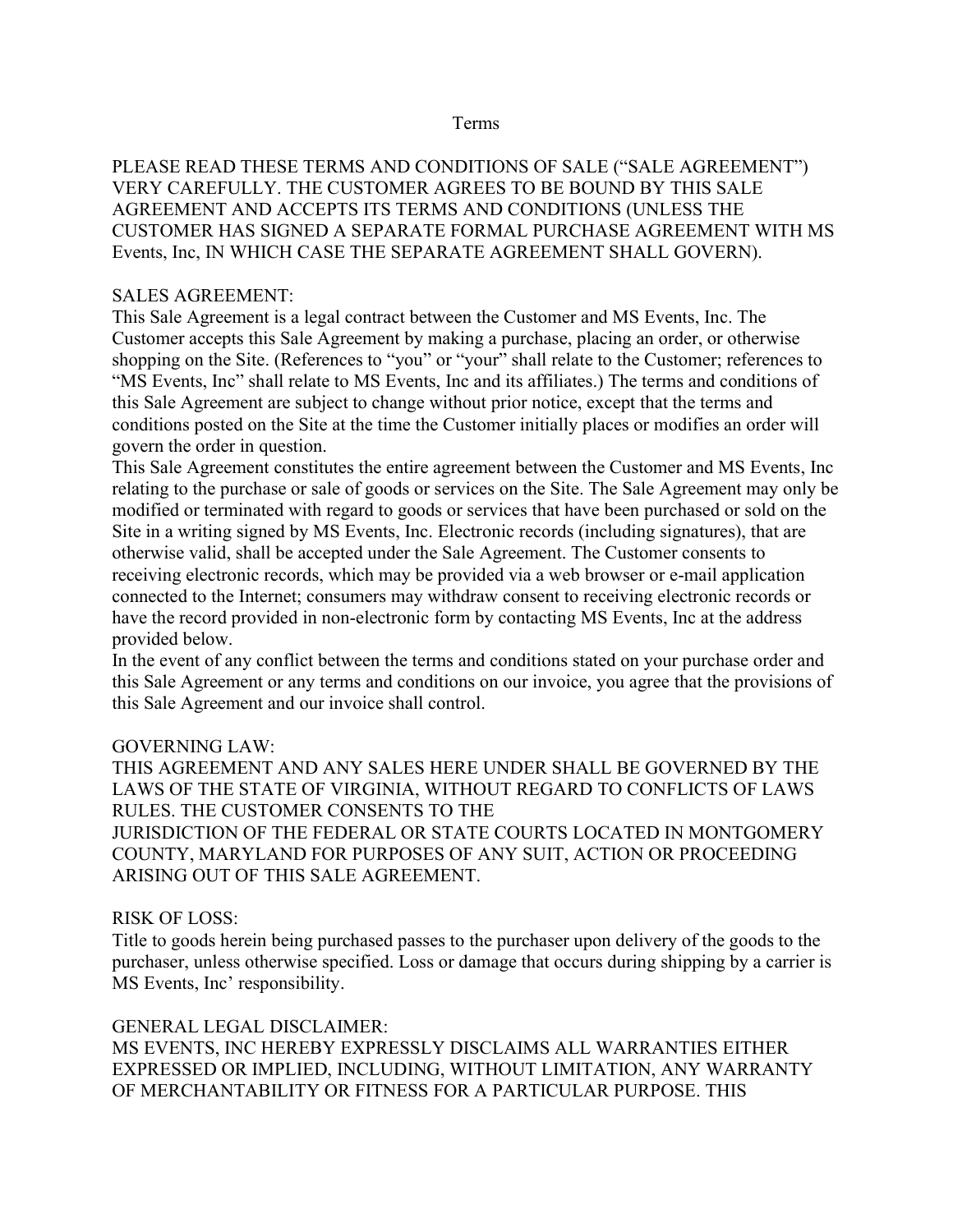### DISCLAIMER BY MS Events, Inc IN NO WAY AFFECTS THE TERMS OF THE MANUFACTURER'S WARRANTY, IF ANY.

#### PRICING AND INFORMATION DISCLAIMER:

All pricing subject to change without notice. For all prices, products and offers, MS Events, Inc reserves the right to make adjustments due to changing market conditions, product discontinuation, manufacturer price changes, errors in advertisements and other extenuating circumstances. While MS Events, Inc uses reasonable efforts to include accurate and up-to-date information on the Site, MS Events, Inc makes no warranties or representations as to the Site's accuracy. MS Events, Inc assumes no liability or responsibility for any errors or omissions in the content on the Site.

# MADE IN THE USA LOGOS:

All "Made In The USA" information is taken directly from the manufacturer, their brochures or public information. MS Events, Inc makes no warranties as to the legitimacy of the claims. The "Made In The USA" logo is used to signify that either all of the products, components and labor is done within the U.S., or the product is assembled in the U.S. of U.S. and foreign components.

### LIMITATION OF LIABILITY:

MS Events, Inc will not be liable for lost profits, loss of business or other consequential, special, indirect, or punitive damages, even if advised of the possibility of such damages, or for any claim by any third party except as expressly provided herein. MS Events, Inc will not be liable for products or services not being available for use or for lost or corrupted data or software. Customer agrees that for any liability related to the purchase of products or services, MS Events, Inc is not liable or responsible for any amount of damages above the aggregate dollar amount paid by customer for the purchase(s) under this agreement.

It is the responsibility of the buyer, not MS Events, Inc to ascertain and obey all applicable local, state and federal laws in regard to the possession and use of any item purchased from MS Events, Inc. All products are sold upon the condition that we, the seller, shall not be liable in any action for the arrest, accident, or injury occasioned during the transportation, handling, storage, sale, or use of the merchandise. Consult your local and state laws before ordering if you are in doubt. Absolutely no sales to minors. By placing an order, the buyer represents that the products ordered will be used in a lawful manner and that he/she is of legal age. MS Events, Inc or any of its employees will not be held liable for the misuse of any product purchased from us. When you purchase an item from MS Events, Inc, you release MS Events, Inc and any or all of their employees of any liability regarding your actions concerning the sale, use, ownership and shipping of any products ordered.

# ARBITRATION:

Any claim, dispute, or controversy (whether in contract, tort, or otherwise, whether preexisting, present or future, and including statutory, common law, intentional tort and equitable claims) arising from or relating to this Sale Agreement, its interpretation, or the breach, termination or validity thereof, the relationships which result from this Sale Agreement (including, to the full extent permitted by applicable law, relationships with third parties who are not signatories to this Sale Agreement), MS Events, Inc' advertising, or any related purchase SHALL BE RESOLVED